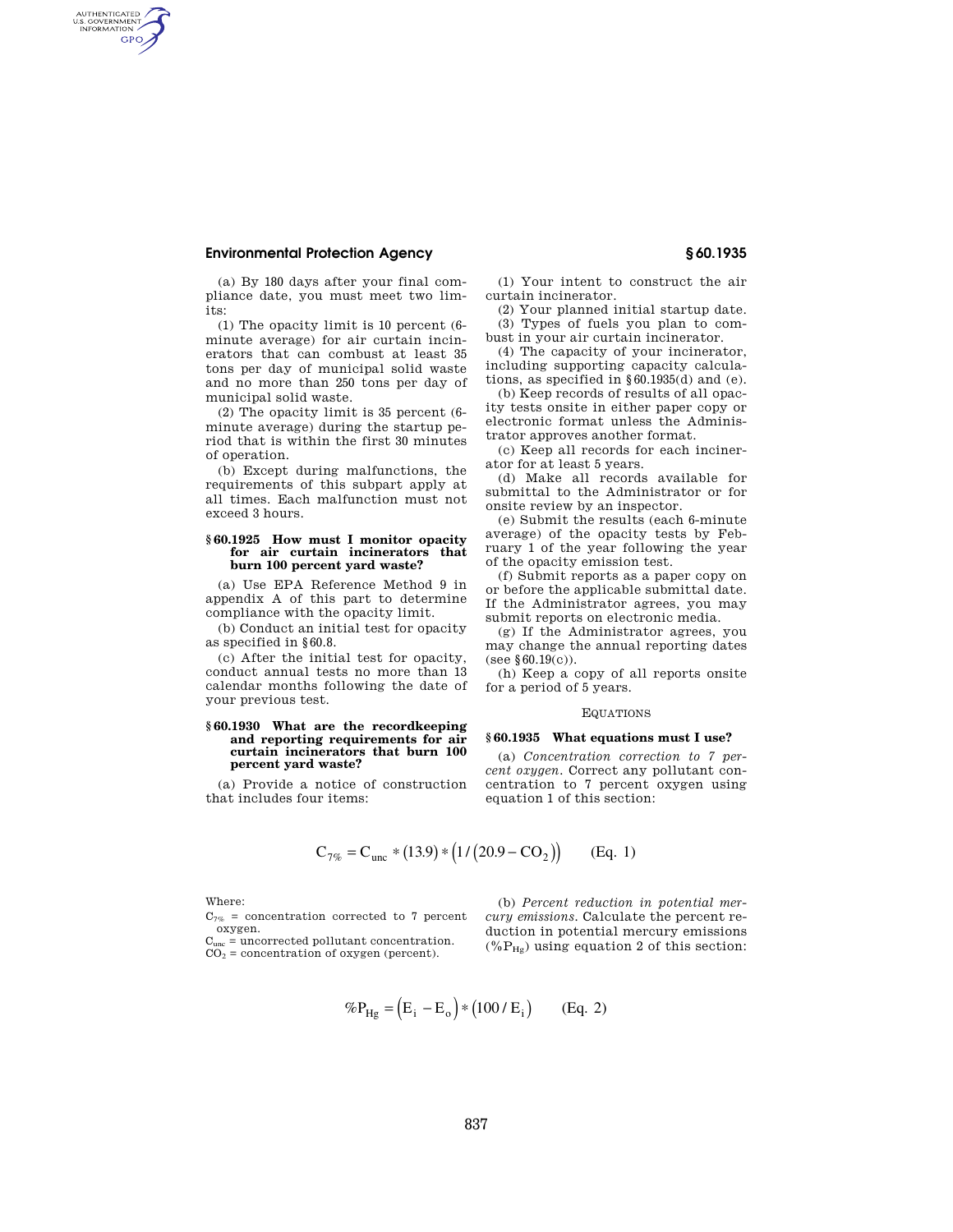Where:

 $%P_{He}$  = percent reduction of potential mercury emissions

 $E_i$  = mercury emission concentration as measured at the air pollution control device inlet, corrected to 7 percent oxygen, dry basis

 $E<sub>o</sub>$  = mercury emission concentration as measured at the air pollution control de-

## **§ 60.1935 40 CFR Ch. I (7–1–10 Edition)**

vice outlet, corrected to 7 percent oxygen, dry basis

(c) *Percent reduction in potential hydrogen chloride emissions.* Calculate the percent reduction in potential hydrogen chloride emissions  $(^{0}_{0}P_{HC1})$  using equation 3 of this section:

$$
\%P_{\text{HC1}} = (E_{i} - E_{o}) * (100 / E_{i}) \qquad (Eq. 3)
$$

Where:

- $\%P_{HC1}$  = percent reduction of the potential hydrogen chloride emissions
- $E_i$  = hydrogen chloride emission concentration as measured at the air pollution control device inlet, corrected to 7 percent oxygen, dry basis
- $E_0$  = hydrogen chloride emission concentration as measured at the air pollution control device outlet, corrected to 7 percent oxygen, dry basis

(d) *Capacity of a municipal waste combustion unit.* For a municipal waste combustion unit that can operate continuously for 24-hour periods, calculate the municipal waste combustion unit capacity based on 24 hours of operation at the maximum charge rate. To determine the maximum charge rate, use one of two methods:

(1) For municipal waste combustion units with a design based on heat input capacity, calculate the maximum charging rate based on the maximum heat input capacity and one of two heating values:

(i) If your municipal waste combustion unit combusts refuse-derived fuel, use a heating value of 12,800 kilojoules per kilogram (5,500 British thermal units per pound).

(ii) If your municipal waste combustion unit combusts municipal solid waste, use a heating value of 10,500 kilojoules per kilogram (4,500 British thermal units per pound).

(2) For municipal waste combustion units with a design not based on heat input capacity, use the maximum designed charging rate.

(e) *Capacity of a batch municipal waste combustion unit.* Calculate the capacity of a batch municipal waste combustion unit as the maximum design amount of municipal solid waste they can charge

per batch multiplied by the maximum number of batches they can process in 24 hours. Calculate the maximum number of batches by dividing 24 by the number of hours needed to process one batch. Retain fractional batches in the calculation. For example, if one batch requires 16 hours, the municipal waste combustion unit can combust 24/16, or 1.5 batches, in 24 hours.

(f) *Quarterly carbon usage.* If you use activated carbon to comply with the dioxins/furans or mercury limits, calculate the required quarterly usage of carbon using equation 4 of this section for plant basis or equation 5 of this section for unit basis:

(1) Plant basis.

$$
C = \sum_{i=1}^{n} f_i * h_i
$$
 (Eq. 4)

Where:

 $C = required$  quarterly carbon usage for the plant in kilograms (or pounds).

- $f_i$  = required carbon feed rate for the municipal waste combustion unit in kilograms (or pounds) per hour. That is the average carbon feed rate during the most recent mercury or dioxins/furans stack (whichever has a higher feed rate).
- $h_i$  = number of hours the municipal waste combustion unit was in operation during the calendar quarter (hours).
- n = number of municipal waste combustion units, i, located at your plant.

(2) Unit basis.

$$
C = f * h \qquad (Eq. 5)
$$

Where:

- $C = required$  quarterly carbon usage for the unit in kilograms (or pounds).
- $f =$  required carbon feed rate for the municipal waste combustion unit in kilograms (or pounds) per hour. That is the average carbon feed rate during the most recent